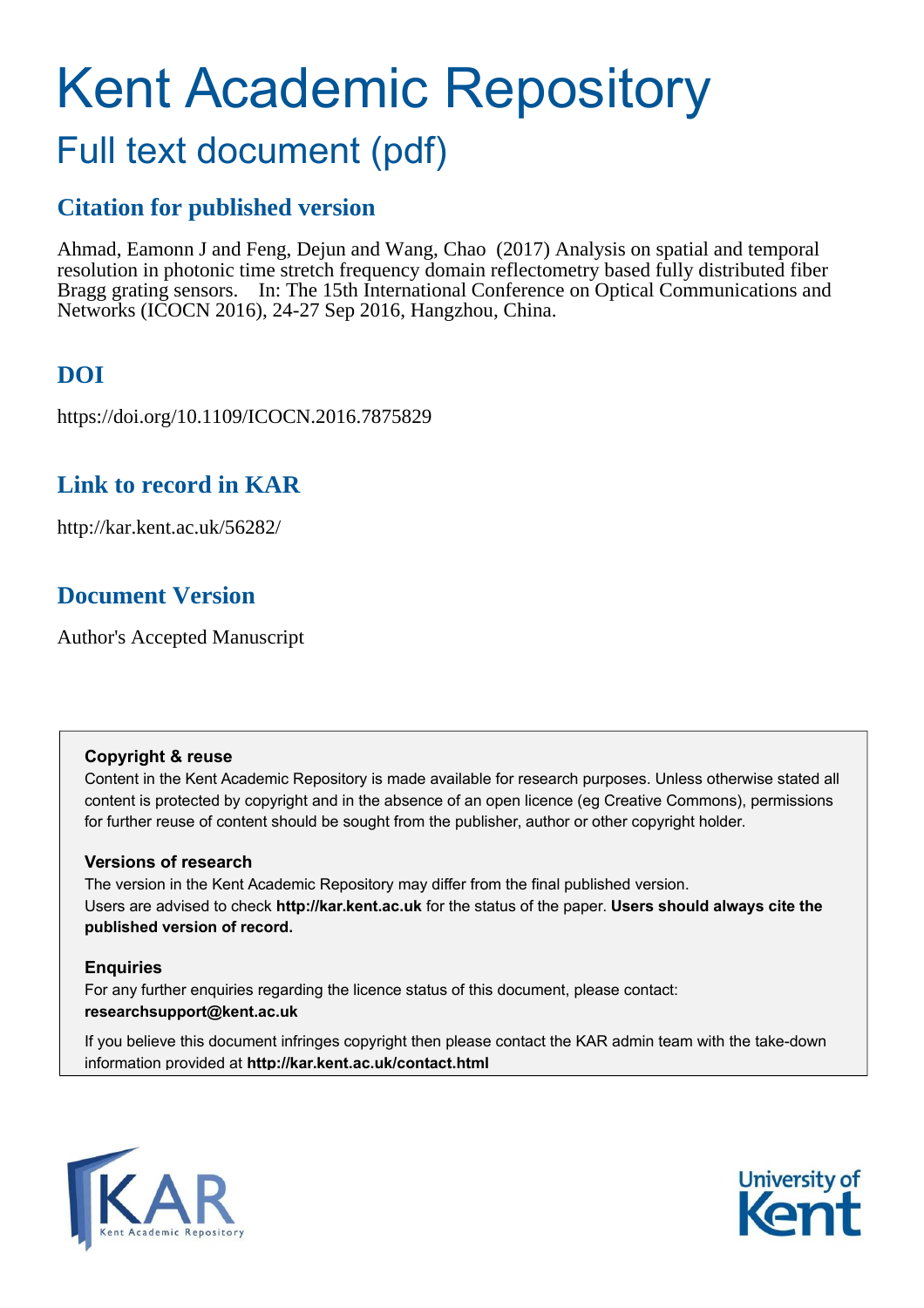## **All-optical temporal random pattern generation based on photonic time-stretch**

*Chaitanya K Mididoddi<sup>1</sup> , Dejun Feng1, 2 and Chao Wang1,\**

<sup>1</sup>School of Engineering and Digital Arts, University of Kent, Canterbury CT2 7NT, United Kingdom

<sup>2</sup>School of Information Science and Engineering, Shandong University, Jinan 250100, China \*E-mail: [c.wang@kent.ac.uk](mailto:c.wang@kent.ac.uk)

#### **ABSTRACT**

*We propose a novel all-optical temporal random pattern generation scheme based on photonic time stretch involving cascaded Mach-Zehnder interferometers (MZIs) with different chirped spectral response. The overall spectral response represents a broadband random spectral pattern. Temporal random patterns can then be generated thanks to photonic time stretch which mirrors spectrum encoding to temporal waveform. Tuning of the generated temporal patterns is achieved using a rapidly tunable optical delay module in one of the MZIs.* 

**Keywords:** *Chromatic dispersion, Mach-Zehnder interferometer, photonic time stretch, random pattern generation, time delay*

#### **1. INTRODUCTION**

Optical random patterns are widely used in optical communications especially in encryption for security, to estimate the bit error rate of a communication system and in compressed signal processing to explore and utilize the signal sparsity. Optical random patterns are traditionally generated by modulating optical carriers with electronically generated random patterns using electrooptic modulator. The main difficulties are high cost and limited bandwidth in generating high speed electronic pseudo-random bit sequences (PRBS).

As a promising solution, all-optical random pattern generation has recently attracted great research interest. For example, this problem have been addressed by generating random numbers based on chaotic nature in lasers [1]. However, the random sequences generated by this method are not non-repeatable and non-predictable. Repeatable optical random patterns have been generated using a spatial light modulator based on space-to-time mapping [2]. But the tuning speed of this system is limited. In [3], there was a proposal for all optical PRBS pattern generation, which however required high speed optical clock signal along with complicated dual-drive differential Mach-Zehnder modulator (MZM).

In this paper, we propose a novel all-optical temporal random pattern generation method which eliminates the need for high speed MZM or high speed electronic PRBS generator. This is made possible based on random spectral filtering and photonic time stretch. In our system, two



Fig.1. Conceptual diagram of proposed experimental setup for all-optical random pattern generation.

cascaded Mach-Zehnder interferometers (MZIs) produce overall spectral response representing a broadband random spectral pattern. Chromatic dispersion stretches spectrally shaped ultrashort optical pulses to a random temporal pattern thanks to spectrum-to-time mapping [4]. Fast tuning of the generated optical patterns can be achieved by using a rapidly tunable optical delay module in one of the MZIs.

## **2. PRINCIPLE**

The proposed set up is shown in Fig. 1. A mode-locked laser (MLL) is used to generate optical pulses at 50MHz rate with a full-width half-maximum (FWHM) pulse width of 800 fs. After passing through a dispersion compensating fiber (DCF) with dispersion value of *D* (ps<sup>2</sup>), the pulse will be stretched in time leading to spectrum-to-time mapping because of higher dispersion as per temporal far-field Fraunhofer condition [4]. The stretched optical pulses can then be passed through a MZI which has a chirped spectral response due to unbalanced dispersion in two interference arms [5]. The spectral transfer function of MZI-1 can be written as,

$$
H_1(\omega) = \frac{1}{2} \left[ 1 + \exp\left( -j\omega \Delta t_1 + j\frac{\varphi \omega^2}{2} \right) \right] \tag{1}
$$

where  $\Delta t_1$  is the fixed delay difference between arms and  $-\varphi$  is the dispersion unbalance. The chirp rate and free spectral range (FSR) of the MZI filter can be easily tuned by controlling the dispersion unbalance and time delay difference between two arms.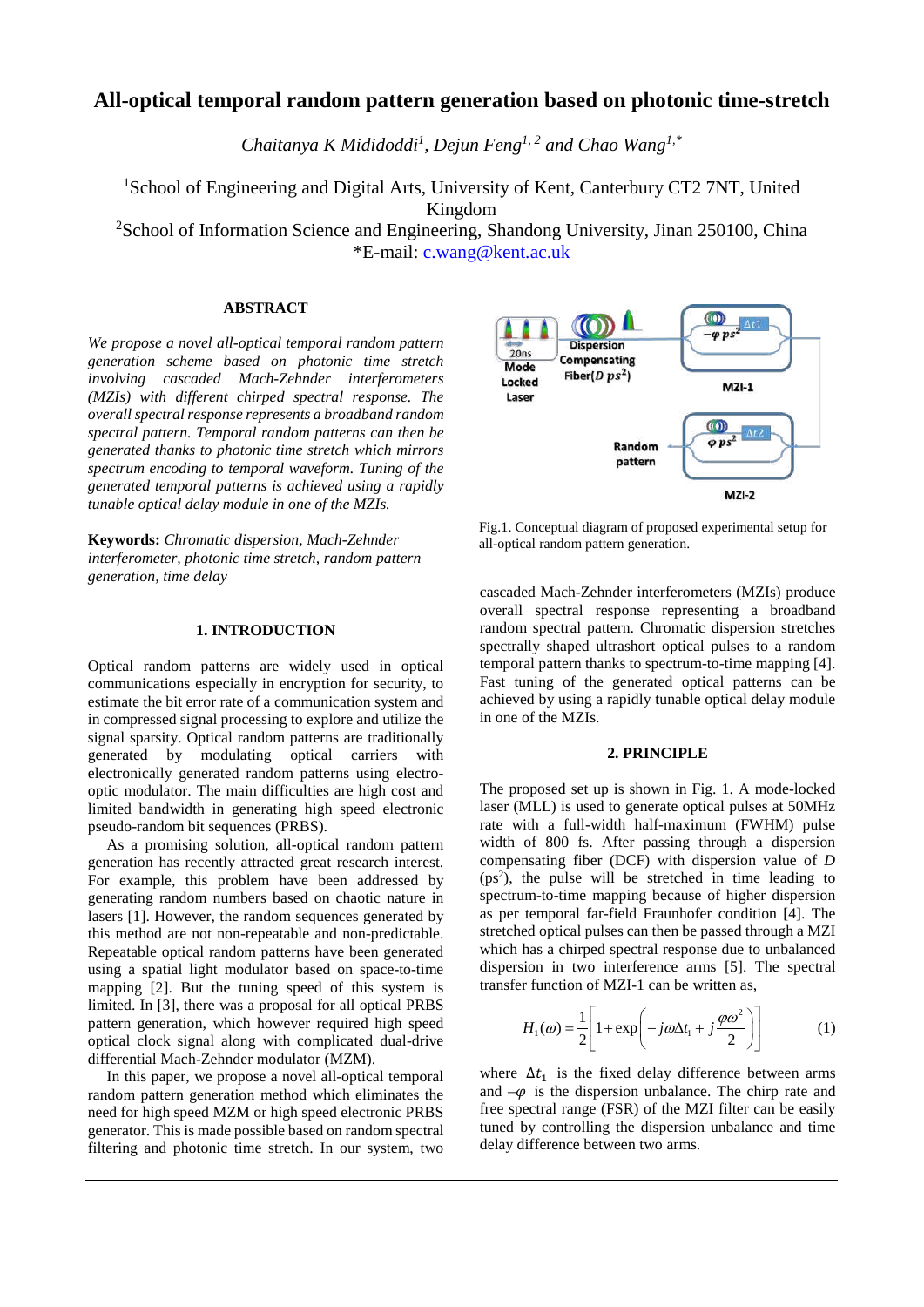A second cascading MZI has an opposite chirp rate and a tunable delay in one arm. The overall spectral response of the cascaded MZI filter can then be given by

$$
H(\omega) = \frac{1}{4} \left[ 1 + \exp\left( -j\omega \Delta t_1 + j\frac{\varphi \omega^2}{2} \right) \right]
$$
  
\n
$$
\times \left[ 1 + \exp\left( -j\omega \Delta t_2 - j\frac{\varphi \omega^2}{2} \right) \right]
$$
  
\n
$$
= \frac{1}{2} \exp\left[ -j\omega \left( \Delta t_1 - \Delta t_2 \right) \right] \times
$$
  
\n
$$
\left[ \cos\left[ \frac{\varphi \omega^2}{2} + \frac{\omega \left( \Delta t_2 - \Delta t_1 \right)}{2} \right] + \cos\left[ \frac{\omega \left( \Delta t_2 + \Delta t_1 \right)}{2} \right] \right]
$$
 (2)

It can be seen from Eq. (2) that the cascaded MZI has a spectral response showing randomly modulated spectral pattern, which can be controlled by changing the time delay within one of the MZIs. Tuning speed of the optical delay should be matched to the optical pulse repetition rate (tens of MHz). Traditional optical delay lines usually have limited tuning speed of only few kHz. Rapidly tunable optical time delay modules can be achieved by using optical cross switches as mentioned in [6], or reconfigurable optical true time delay method as mentioned in [7].

### **3. RESULTS**

To verify the proposed system, numerical simulations have been performed using VPI-transmission maker with dispersion of the DCF element selected as  $D = 1274 \text{ ps}^2$ , dispersion mismatch in MZIs,  $\varphi$  set to 6.3728 ps<sup>2</sup>. The time delay in the first MZI is fixed at  $\Delta t_1 = 50 \text{ ps}$ , and the second MZI has time delay difference of  $\Delta t_2 = 1.25$  ps. The individual spectral responses of two cascaded MZIs are shown in Figs. 2.a and 2.b. Opposite chirp rates have been obtained. The broadband optical pulses are spectrally shaped by the cascaded MZIs, with the optical spectrum of the output is shown in 2.c. It can be seen that randomly modulated spectral pattern is achieved. Due to the dispersion-induced spectrum-to-time mapping, an optical temporal random pattern is finally generated, as shown in Fig. 2.d. Perfect mapping between spectrum and time has been achieved.





Figure 2. a) Spectral response of the first MZI; b) spectral response of the second MZI; c) Optical spectrum of the shaped optical pulses; d) the generated optical temporal random waveform at the output for  $\Delta t_1 = 50$  ps,  $\Delta t_2 = 1.25$  ps.

To demonstrate the tunability and repeatability of the proposed optical random pattern generation, different time delay values in the second MZI have been chosen. Figure 4 show the generated optical random patterns at various delay steps of  $\Delta t_2 = 1.25$  ps, 10 ps, 17.5 ps, and 25 ps respectively.